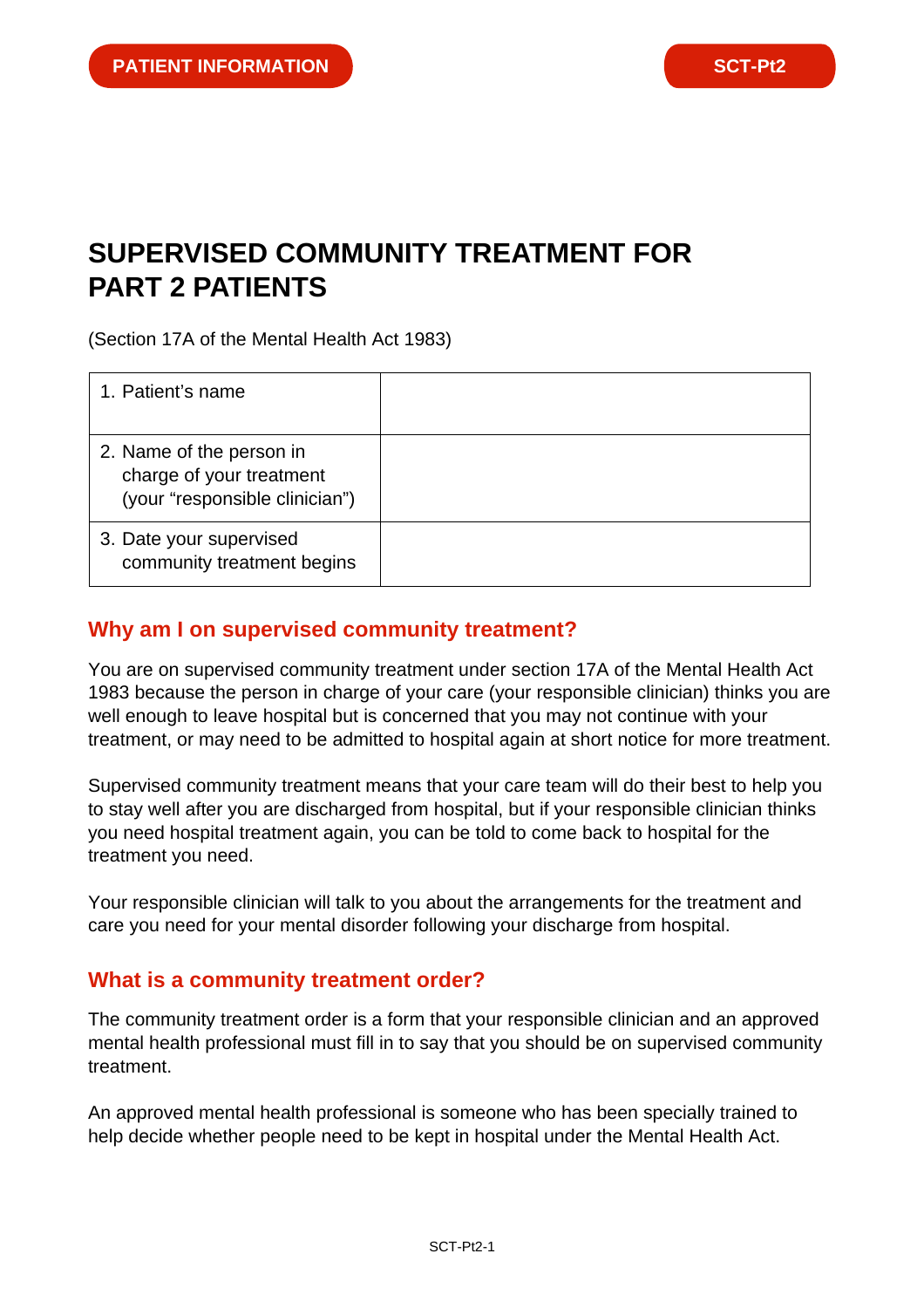## **What happens after I leave hospital?**

Your responsible clinician will talk to you about what happens on supervised community treatment.

You will probably be asked to keep to certain arrangements for your treatment, or to other arrangements to help you live safely in the community and to stay well. These are called "conditions", and are allowed under section 17B of the Mental Health Act.

Your responsible clinician and an approved mental health professional must agree that these conditions are appropriate, and will arrange any help you need to keep to them. You should talk to your responsible clinician if you are worried for any reason about anything you are asked to do, or not to do, while you are on supervised community treatment.

## **What happens if I don't keep to the conditions?**

If you don't keep to a condition your care team will need to think about whether you need to come back to hospital for treatment.

You can be told to come back to hospital if your responsible clinician thinks this is the only way to ensure you get the treatment you need. Sometimes this may be necessary even if you have kept to all the conditions. This is called being "recalled" to hospital.

If your responsible clinician thinks you need to be recalled to hospital, your responsible clinician will tell you in writing that you need to come to hospital either straight away, or at a particular time. If you don't come when you are told to, you could be brought to the hospital against your will.

If you are recalled to hospital, you can be kept there for up to 72 hours. If your responsible clinician thinks you need to stay in hospital for longer, an approved mental health professional will be asked to talk to you. This will all be explained to you at the time.

## **What treatment must I have while on supervised community treatment?**

Your responsible clinician will discuss your treatment needs with you and will work out when and how you will be treated in the community.

## **Can I refuse to be treated?**

You have the right to refuse treatment if you do not want it, but this could mean that your responsible clinician will need to consider recalling you to hospital.

If you do not want the treatment that is being suggested, you should talk to your responsible clinician as soon as possible.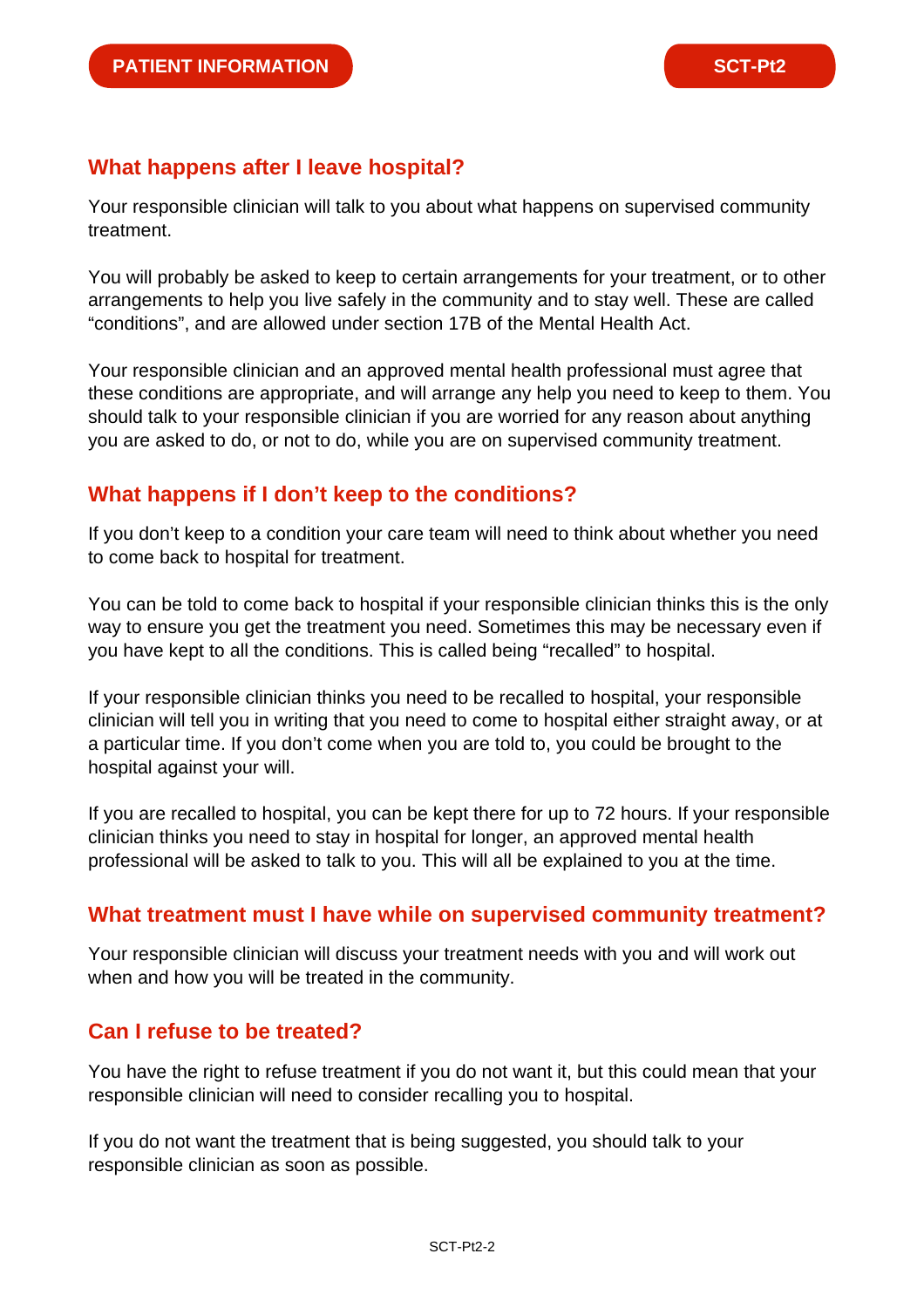## **What if I am too ill to decide whether to agree to my treatment?**

If the people treating you think you lack capacity to decide for yourself whether to have treatment, they can give you the treatment they think you need.

But they cannot force you to accept treatment if you are objecting to it, unless it is an emergency.

"Lack capacity" means that, because of your mental disorder, you cannot do one or more of the following four things:

- Understand information given to you about the treatment
- Retain that information long enough to be able to make a decision
- Weigh up the information given to you to make a decision
- Communicate your decision by any possible means, such as talking, using sign language, or even simple movements such as blinking an eye or squeezing a hand

Unless it is an emergency, you also cannot be given a treatment if you have made a legally binding advance decision to refuse it under the Mental Capacity Act 2005, or someone else who is allowed to take decisions on your behalf under that Act has said that you should not have it. This could be someone to whom you have given a lasting power of attorney, a deputy appointed for you by the Court of Protection, or the Court of Protection itself. The hospital staff can give you more information about the Mental Capacity Act 2005.

#### **Special rules about medicine and drug treatment**

Once you have been on supervised community treatment for more than a month, some special rules about medicine and drug treatment apply.

If you are being given medicine or drug treatment for your mental disorder, and it is more than three months since you were first given this kind of treatment while you were in hospital or on supervised community treatment, you will be asked to allow an independent doctor (who is not from the hospital treating you) to examine you.

This independent doctor is called a SOAD (Second Opinion Appointed Doctor) and is appointed by an independent Commission which monitors how the Mental Health Act is used.

This doctor will check the treatment is right for you, and will talk to you before deciding what treatment you should continue to have.

You can only be given medicine or drug treatment that this independent doctor has said is right for you, unless it is an emergency.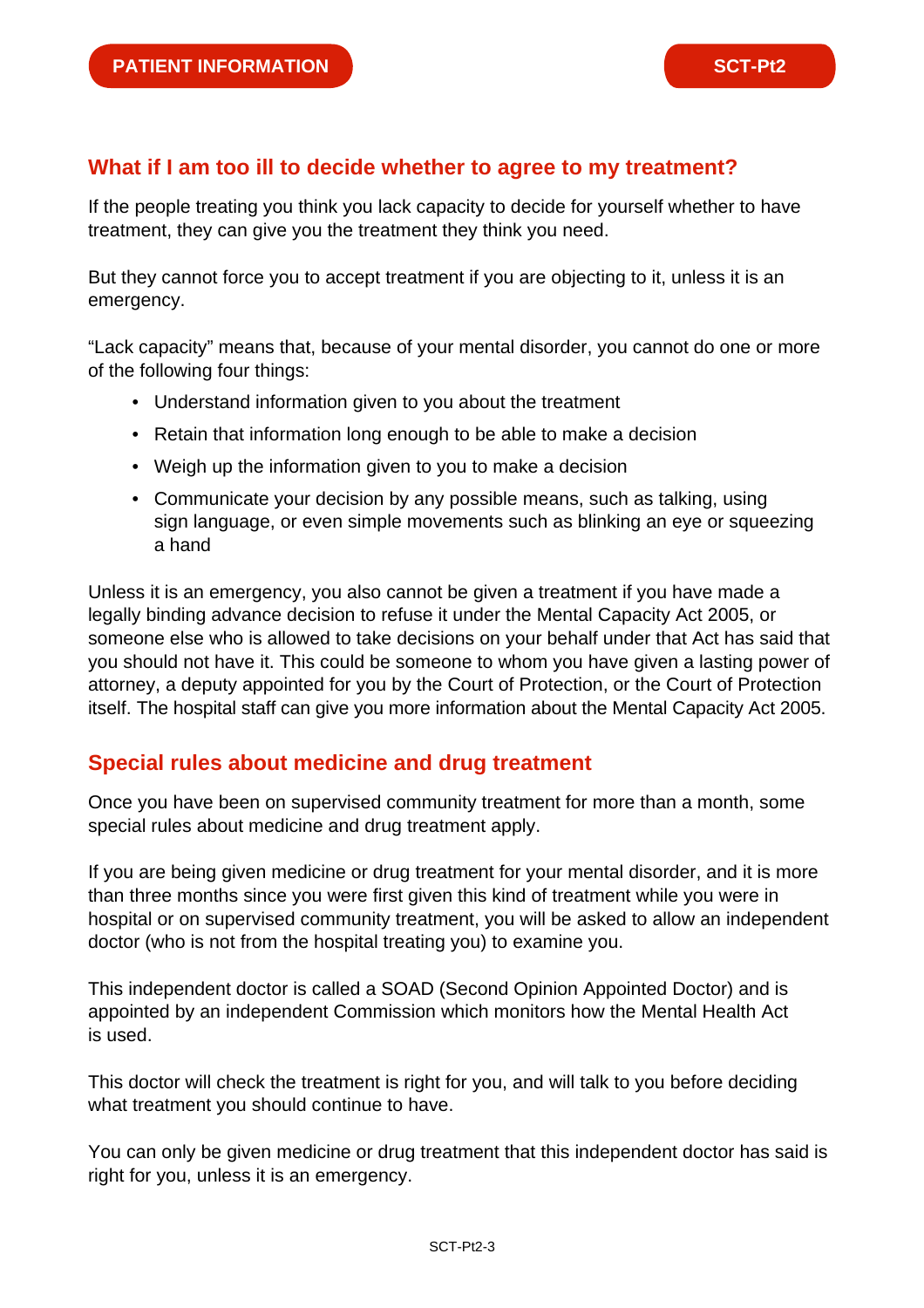You will be told when and where the independent doctor wants to examine you. Seeing the independent doctor is one of the conditions of supervised community treatment. If you do not see the independent doctor at the time and place you are told, your responsible clinician may have to recall you to hospital to see the independent doctor.

There are different rules for some special treatments, like electro-convulsive therapy (ECT). If the people treating you think you need one of these special treatments, the rules will be explained to you.

#### **How long must I stay on supervised community treatment?**

Your community treatment order will last for up to six months at first, unless your responsible clinician decides it is no longer necessary.

You will be asked to allow your responsible clinician to examine you towards the end of the six months, to see if you need to stay on supervised community treatment. You will be told when and where your responsible clinician wants to examine you.

Seeing your responsible clinician for this examination is one of the conditions of supervised community treatment. If you do not see your responsible clinician at the time and place you are told, your responsible clinician may have to recall you to hospital in order to examine you.

If your responsible clinician thinks you need to stay on supervised community treatment for longer, they can extend it for up to another six months, and then for up to a year at a time. Your responsible clinician will talk to you about this towards the end of each period.

## **Can I appeal?**

Yes. You can ask the Hospital Managers of your responsible hospital to end your supervised community treatment. You can do this at any time. The Hospital Managers are a special committee of people set up within the hospital to decide whether people still need to be on supervised community treatment.

Your responsible hospital is usually the hospital you were in before going onto supervised community treatment. If your responsible hospital changes you will be told.

If you want the Hospital Managers to end your supervised community treatment, you can write to them at: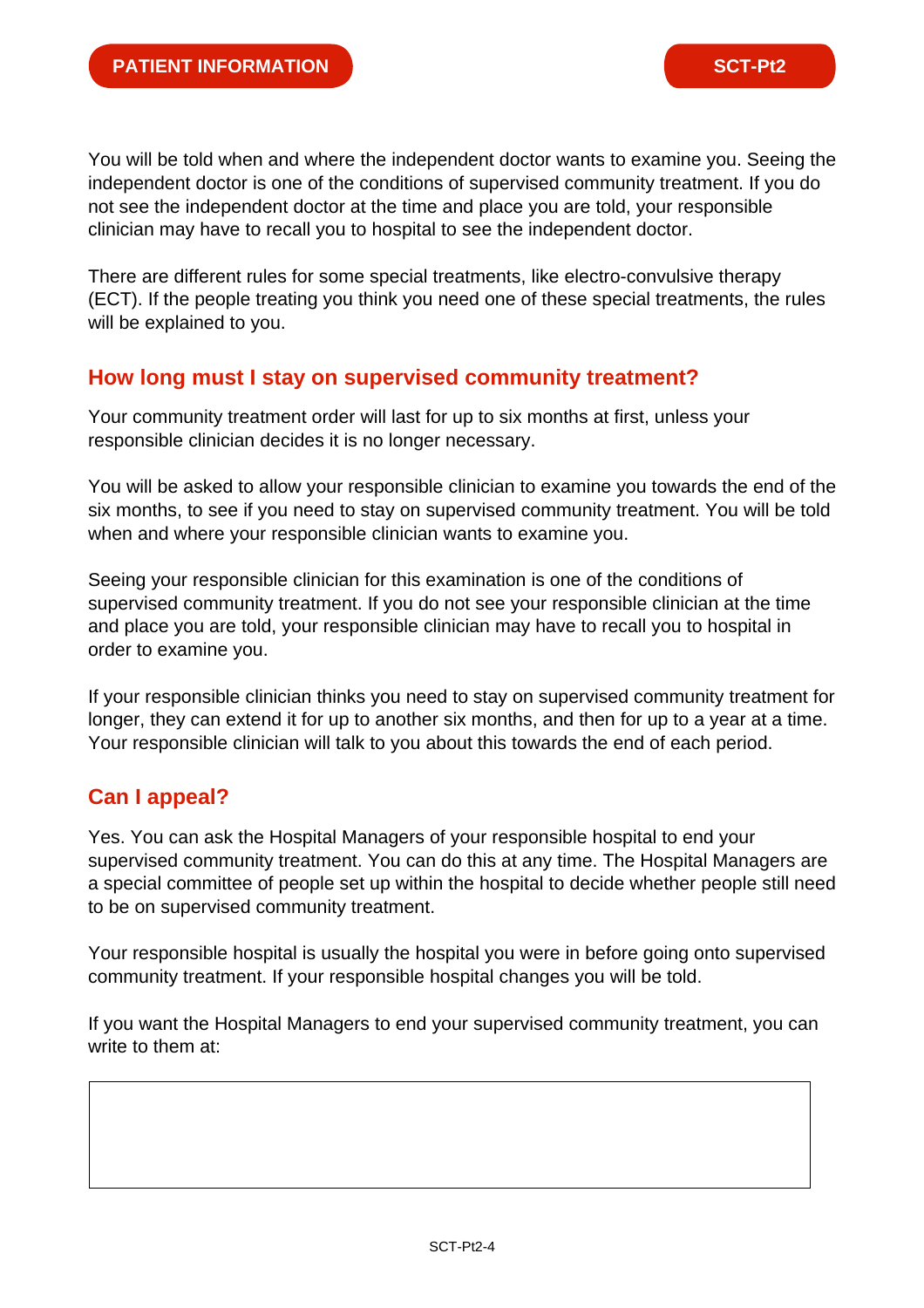The Hospital Managers may want to talk to you before deciding whether to end your supervised community treatment.

Your nearest relative can also tell the Hospital Managers that they want your supervised community treatment to end. This leaflet explains further down who your nearest relative is.

If your nearest relative does this, your supervised community treatment will end after 72 hours, unless your responsible clinician tells the Hospital Managers that you might be a danger to yourself or other people if you stop being on supervised community treatment. If this happens, it will be another six months before your nearest relative will be able to tell the Hospital Managers again that they want to end your supervised community treatment.

You can also ask a Tribunal to say that your supervised community treatment should end.

## **What is a Tribunal and what happens?**

The Tribunal is an independent panel which can decide whether your supervised community treatment should end. The Tribunal will hold a meeting with you and with staff who know you. This meeting is called a "hearing". You can ask someone else to come to the hearing to help you, if you want. Before the hearing, the members of the Tribunal will read reports from the hospital about you and your supervised community treatment. One of the members of the Tribunal will also come to talk to you.

## **When can I apply to the Tribunal?**

You can apply to the Tribunal once at any time during the first six months you are on supervised community treatment. You can then apply once in the next six months and then once during every year that you stay on supervised community treatment after that.

If your nearest relative told the Hospital Managers that they wanted your supervised community treatment to end, but your responsible clinician said it should not end, your nearest relative can also apply to the Tribunal. Your nearest relative must do this within 28 days of being told that your responsible clinician did not think your supervised community treatment should end.

If you want to apply to the Tribunal you can write to:

The Tribunals Service PO BOX 8793 5th Floor Leicester LE1 8BN Tel. 0845 2232022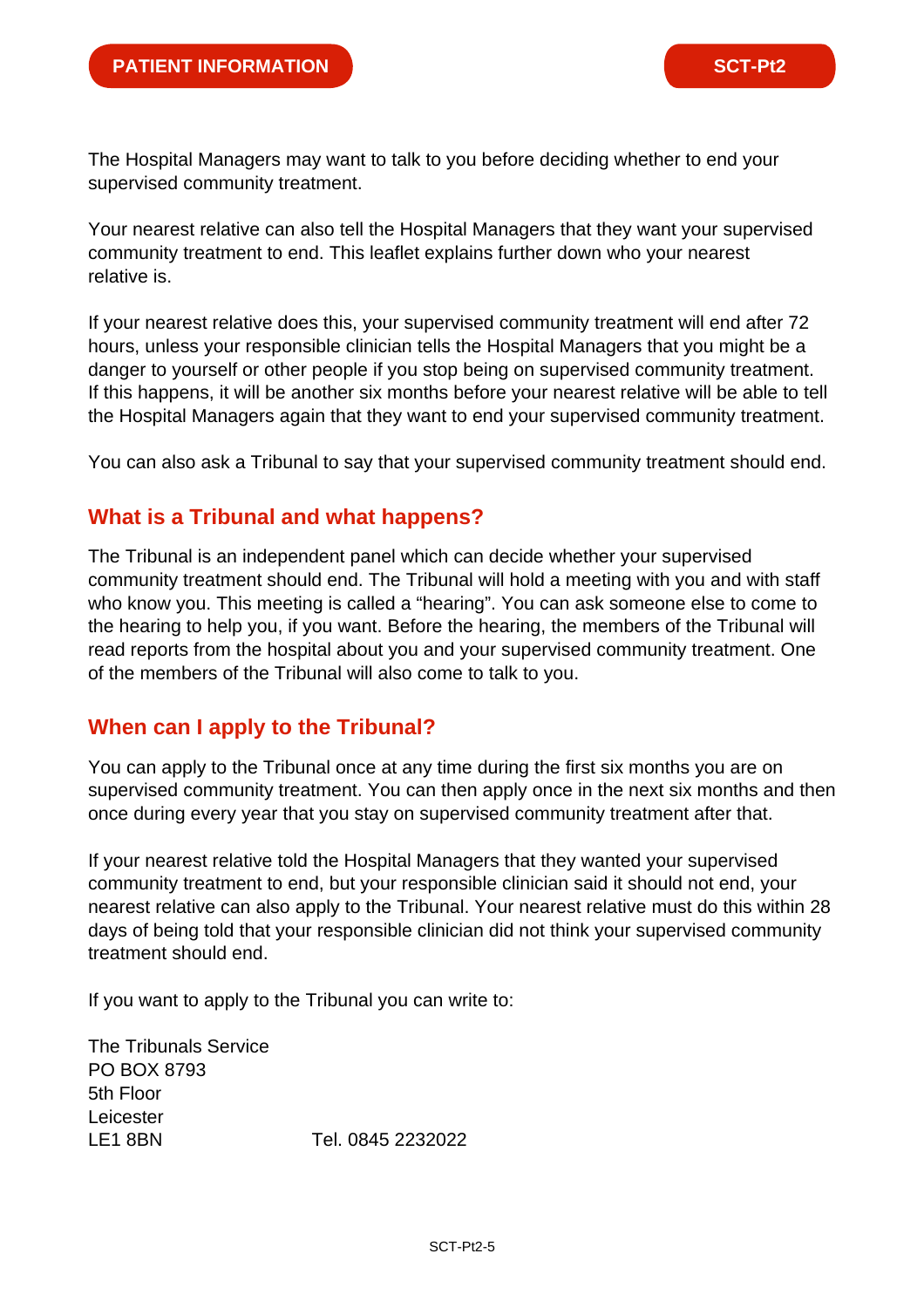You can ask a solicitor to write to the Tribunal for you and help you at the hearing. Your responsible hospital and the Law Society have a list of solicitors who specialise in this. You will not have to pay for help from a solicitor with this. It is free of charge under the Legal Aid scheme.

#### **Help from an independent mental health advocate**

You are entitled to help from an independent mental health advocate if you want it. These advocates are independent of people involved in your care. They can help you get information about your care and treatment, why you are on SCT, what it means and what your rights are. They can come to see you and help you understand what you are told by people involved in your care and treatment. If you want, they can help you talk to these people, or they can talk to them for you. They can also help you with the Tribunal.

You can contact the independent mental health advocacy service yourself. The telephone number for the advocacy service is:

If you do not want to contact the advocacy service yourself, you can ask the person who gave this leaflet to contact the advocacy service for you. You can also ask your nearest relative to contact the advocacy service for you.

#### **Letting your nearest relative know**

A copy of this leaflet will be given to the person the Mental Health Act says is your nearest relative.

There is a list of people in the Mental Health Act who are treated as your relatives. Normally, the person who comes highest in that list is your nearest relative. The hospital staff can give you a leaflet which explains this and what rights your nearest relative has in connection with your care and treatment.

In your case, we have been told that your nearest relative is:

If you do not want this person to receive a copy of the leaflet, please tell your responsible clinician, another member of staff or the person who gave you this leaflet.